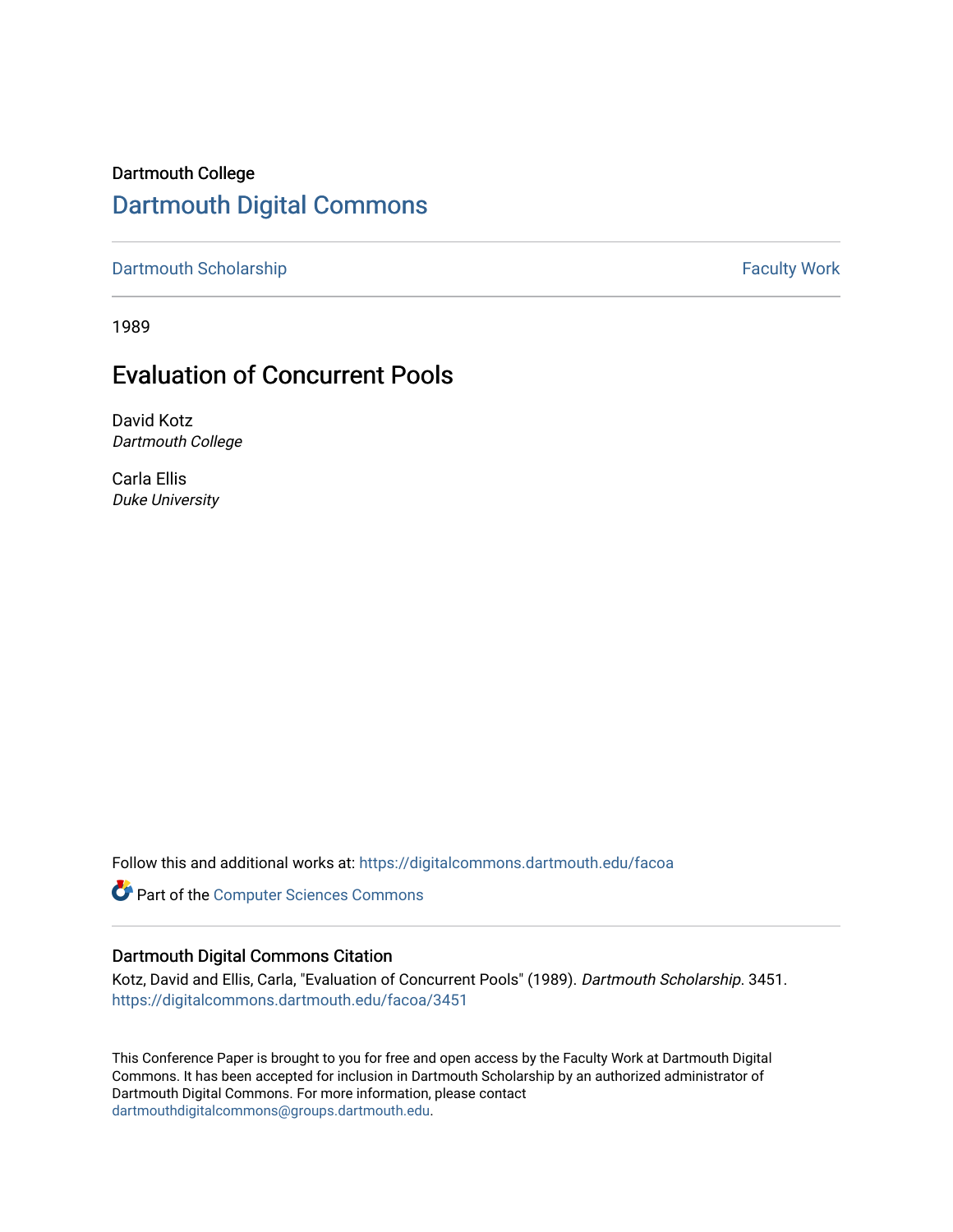### Evaluation of Concurrent Pools

David Kotz Carla Schlatter Ellis Department of Computer Science Duke University Durham, NC **27706** 

#### **Abstract**

The assignment of resources or tasks to processors in a distributed or parallel system needs to be done in a fashion that helps to balance the load and scales to large configurations. In an architectural model that distinguishes between local and remote data access, it is important to base these allocation functions on a mechanism that preserves locality and avoids high-latency remote references. This paper explores performance considerations affecting the design of such a mechanism, the Concurrent Pools data structure. We evaluate the effectiveness of three different implementations of concurrent pools under a variety of stressful workloads. Our experiments expose several interesting effects with strong implications for practical concurrent pool algorithms.

#### **1 Introduction**

One of the important problems to be solved in a parallel or distributed programming system is the assignment of resources or tasks of a computation to processor nodes. Often, the order and location of task execution or of the use of resources may not affect the overall solution. On the other hand, it does matter that the allocation of these elements be done in a dynamic and decentralized fashion, to balance the load among those processors and allow the allocation strategy to scale to larger configurations. **A** *mechanism* is needed for distributing elements to processors (or, in general, to processes) that keeps the amount of inter-process interference to a minimum.

Such a mechanism is particularly essential for an architectural model that distinguishes between local and remote memory access. Concrete examples of such architectures include non-uniform memory access (NUMA) shared-memory MIMD multiprocessors (e.g., the BBN Butterfly [l] and the IBM **RP3 [7]),** distributed memory multiprocessors (e.g., hypercube-based MIMD machines), and distributed systems based on local-area networks (LANs). In these systems, there are the additional requirements that the assignment mechanism should respect locality and avoid high-latency remote references or communication. This also becomes an issue whenever there is some preferred (although not strictly required) assignment of elements to processors.

This paper explores performance considerations affecting the design of such a mechanism based on an abstract data type known **as** *concurrent pools.* A pool is a collection of items, which grows and shrinks with the demands of the processes. A process may add an element to the pool or request **an** element from the pool at any time; the exact element removed from the pool is chosen arbitrarily (i.e., no ordering is enforced). A concurrent pool attempts to spread the elements out over the processors *so* that accesses are less likely to interfere with each other. The basic idea of the concurrent pool is to allow most operations to be done within the local components of the distributed data structure. Only when a request can not be satisfied locally does it become necessary to access remotely stored components.

Our focus is on evaluating effectiveness of several *implementations* of the concurrent pool concept. The requirements outlined above suggest that the data structure used to describe the available elements should be implemented **as** a distributed data structure with components local to requesting sites. We consider three algorithms that differ in the strategies used to locate remote elements when there are no elements available locally. Experiments performed on a BBN Butterfly multiprocessor under a variety **of** workloads show that the three implementations perform similarly well for light workloads, but that with stressful workloads it appears that a simple algorithm may provide better performance than a complex algorithm, designed to keep remote accesses to a minimum. In addition, we have found that implementations can benefit by taking into account inlormation on the nature of the operations performed by each process to help balance the elements among processes that need them.

In the next section, we describe the concurrent pool and three concrete algorithms to implement it. Then in Section **3**  we outline the design and analysis of the experiments we performed. This is followed by a discussion of the results of those experiments in Section **4.** Finally, we present some conclusions in Section *5.* 

This research **was** supported in part by **Burroughs** Corporation.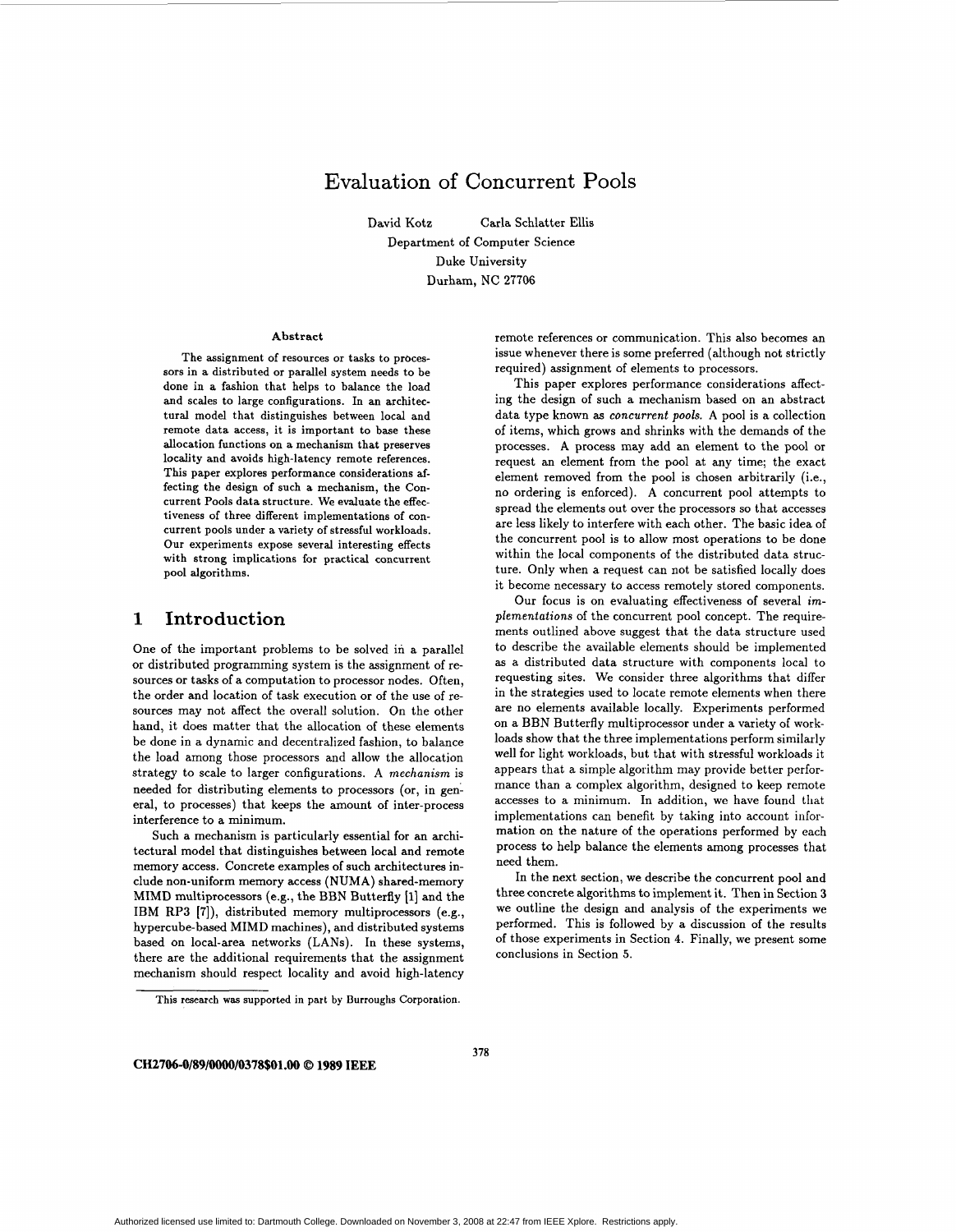

#### **2 The Abstract Data Structure**

The concurrent pool, desciibed by Manber[5], partitions the elements of the pool into *segments,* one per processor. Each process may then add and remove elements within its own local segment ideally without interference from the remote processes. When it wishes to remove an element and its local segment is empty, it need to look elsewhere. The process then looks at the segments of other processors to find some elements that it may *steal+.* When it finds a non-empty segment it steals roughly half of the elements for its own segment and proceeds **as** before, unless there is only one element in the remote segment, in which case that element is taken immediately. By stealing half **of** the elements found at the non-empty segment rather than just enough to satisfy the immediate need, the searching process is trying to balance the available reserves and prevent its next request from also having to perform a search.

Thus there are two parts to the algorithm: one that defines the local segment manipulations and one that defines the segments to be examined when searching for elements to steal. The local segment manipulations may be done in many ways, depending on the semantics of the elements; Manber describes a method for arbitrary elements that requires constant time (i.e.,  $O(1)$ ) to add an element to a segment, to remove an element from a segment, or to split a segment.

Given a workload that generates a sufficiently high frequency of steals, the search algorithm becomes the dominant factor in the performance of the pool **as** a whole. It is during the rare but lengthy searches that processes interfere with one another and require the use **of** (presumably) slower non-local operations. The search strategy imposes some form of global organization upon the distributed segments, either implicitly or explicitly (e.g., **a** superimposed data structure). In this paper we will consider three search algorithms, one described by Manber and two simple algorithms we have designed for comparison.

#### **2.1 The Tree Search Algorithm**

Manber's search algorithm attempts to keep non-local references and the number of potential collisions between processes to a minimum. To accomplish this, **a** binary tree is superimposed on the segments, with each segment occupying a leaf of the tree. For convenience, we assume that the tree is full *so* that the number of leaves is a power of two. Embedded in the tree is information that helps the processes avoid subtrees that have recently been found to be devoid of elements (i.e., none of the leaves in that subtree have any elements). One complete traversal of the tree, in which each leaf is examined at least once, is called a *round.*  Every process has an idea of the current round number in a counter, and each subtree (including leaves) has a counter indicating that it has been traversed completely and found to be empty in all rounds up to and including that round. When a process decides that a subtree is empty, it marks that subtree with its own round counter. If that subtree is the whole tree, the process increments its round counter and starts again at its leaf. Otherwise, by comparing its round counter with that of the subtree's sibling, a process can determine whether it should

- 1. descend into the sibling subtree to look for elements. It does this when the sibling's counter is less than its own, since the sibling subtree has not been marked *empty* **as** recently **as** the current subtree. In this case, it jumps directly to a leaf. As specified in [5], this leaf is the *matching descendant,* the leaf in the sibling subtree that is symmetrically in the same position **as**  the last leaf visited in the subtree (see Figure 1).
- **2.** move further up the tree, when the sibling's counter is equal to its own, since the sibling subtree has been marked *empty* **as** recently **as** the current one.

**<sup>&#</sup>x27;Although not addressed in this study, the problem of an add operation encountering a full segment (if there is a limit imposed) could be handled in a symmetric fashion, adding remotely to a segment with sufficient capacity.**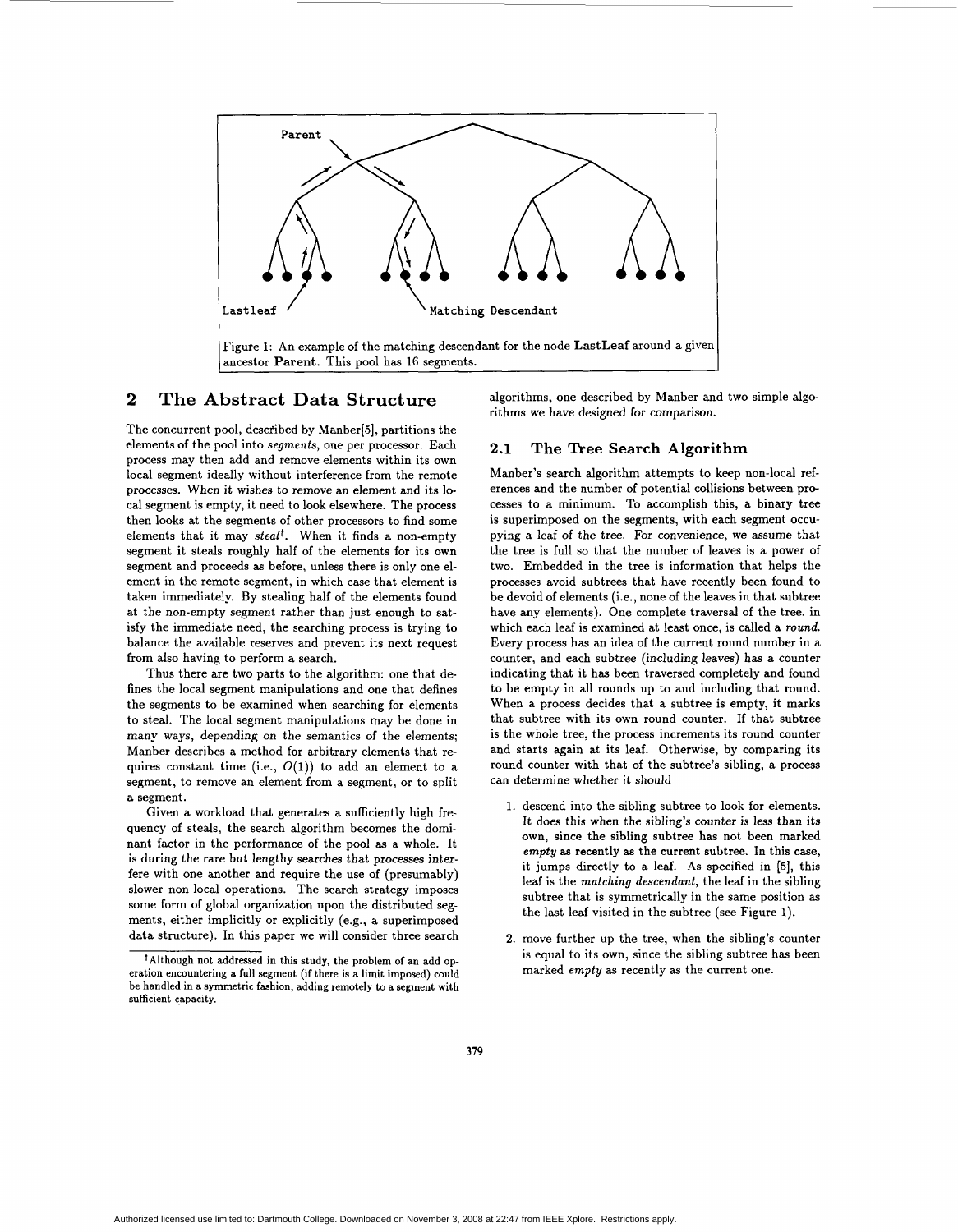3. decide that it is behind, when the sibling's counter is greater than its own, update its own round counter, and start the new round again at its own leaf. In this case the sibling was marked *empty* before the current subtree **was,** and the process should re-examine its own subtree.

The round counters of the various subtrees must be accessed with locks protecting them so the examination and modification of the counters is done atomically. This is one source of inter-process interference in the tree search algorithm. Another source is the locking at the leaves where several processes may be waiting to perform an add, remove, or split operation.

The tree search algorithm is given below. Each process maintains three internal global variables: its current round counter (MyRound), the leaf containing the local segment (MyLeaf), and the most-recently-visited leaf node (LastLeaf). When a process issues a request on a processor that has run out of elements in its segment, it calls TreeSearch(LastLeaf,  $nil$ ) (except the first time, when it calls TreeSearch(MyLeaf, *nil*)). Note that My-Round is initially 1 for all processes, and the round counter in each tree node is initially zero.

```
procedure Treesearch( node, child) 
      if node is a leaf then 
           LastLeaf \leftarrow node;if node is non-empty then 
                split half of node into MyLeat; 
                return one element from MyLeat; 
           endif 
           TreeSearch(parent of node, node); 
           if either child's round counter is 
     else 
              greater than MyRound then 
                 /* case 3 * / 
                MyRound \leftarrow higher round counter value;TreeSearch(MyLeaf, nil); 
                set round counter of child to MyRound; 
                 if other child's round counter is 
                    the same as MyRound then 
           else 
                      /* case 2, but there is no parent */ 
                      if node = root then 
                           increment MyRound; 
                            TreeSearch( MyLeaf, nil); 
                            TreeSearch(parent of node, node); 
                      else /* case 2 * / 
                      endif 
                 else /* case 1 */ 
                      TreeSearch(Match(LastLeaf), nil); 
                 endif 
           endif 
      endif 
end Treesearch.
```
#### **2.2 The Linear Algorithm**

Another possible search algorithm, which is much simpler than the tree algorithm, is a *linear* search. The linear algorithm starts looking at the segment where it last found elements, and travels from one segment to the next segment, **as** if they were arranged in a ring, until it finds a non-empty segment to split.

A call to LinearSearch(MyLeaf) begins the first search, and later searches begin with the segment where elements were last stolen **(LinearSearch(LastF0und)).** 

```
procedure LinearSearch(segment) 
      while segment is empty 
           segment \leftarrow the next segment;
     end 
     split off half of segment into my segment; 
     LastFound \leftarrow segment;
      return an element from my segment; 
end Linearsearch.
```
#### **2.3 The Random Algorithm**

Another simple algorithm chooses segments at random until it finds a non-empty segment to split.

*procedure* Randomsearch loop  $segment \leftarrow$  a random segment; *while* segment is empty; split half of segment into my segment; *return* one of the elements from my segment; *end* Randomsearch.

#### **3 Design of the Experiments**

#### **3.1 Parallel Processing Environment**

The experiments have been performed on a Butterfly<sup>TM</sup> Multiprocessor manufactured by Bolt Beranek and Newman[l]. The Butterfly is an MIMD machine in which all memory is physically local to a processor but accessible by all processors. There are, therefore, two levels of memory, from an individual processor's point of view: local and remote, with accesses to remote memory about **4** times slower than accesses to local memory[3]. Since the penalty for remote accesses on the Butterfly is not **as** great **as** in some architectures for which concurrent pools have been advocated, the cost of non-local operations is adjustable by a parameter in our experiments to allow us to emphasize the effects of the non-local operations. We have experimented with 16-processor pools on our 32-node Butterfly, with one segment and one process on each processor. Unfortunately, since a few of the 32 nodes are devoted to system tasks, a 32-segment pool cannot be properly simulated.

#### **3.2 Search Algorithm Implementation**

There are a number of issues in the implementation of the search algorithms. It is fairly easy to see (in all three algorithms) that a process may search for a long time, examining every segment possibly several times, before it finds any elements. This occurs when the pool is empty and elements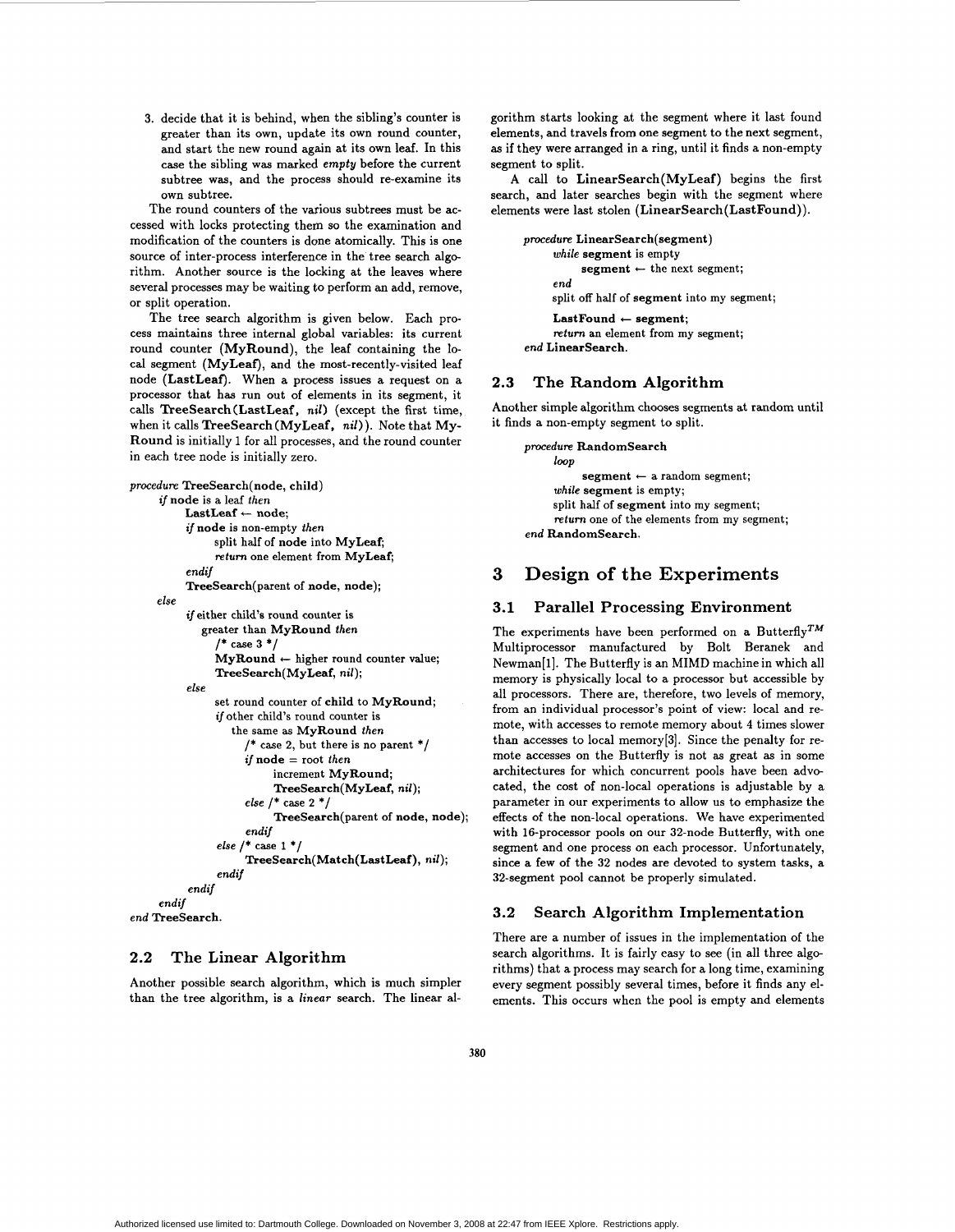are being inserted relatively infrequently. If segments at all processors become empty and every process begins to look around the pool, livelock occurs. Since the pool is empty and none of them will add **an** element while looking for one, none of the processes will ever find **an** element. This is a difficulty that must be solved in any implementation of the algorithms. For simplicity, our implementations keep a shared count of the processes looking for elements. When any process discovers that all the processes involved in the pool operations are looking (and therefore no process might be adding), it aborts its operation. Note that this solution is based on a shared memory concept, and is not **a** full-fledged distributed termination algorithm.

In our initial experiments, we implemented the local segment operations **as** described in Manber[5]. It became evident in the preliminary results that the performance of the concurrent pool was driven primarily by the number and duration of steals. Therefore, we decided to concentrate the measurements on the search algorithm. We simplified the segments, representing them **as** a single counter that is atomically added to, subtracted from, or split in half (since the values of the elements do not matter to the simulation, we need only store the *number* of elements in each segment). This minimizes the time involved in segment operations, allowing the search time to dominate most of the measurements and simplifying analysis of the effects of the search schemes.

#### **3.3 Workload**

The workload presented to a pool may vary. Perhaps two **of**  the most likely patterns of access are a random series of operations with some mix of additions and removals generated by each process, and a producer/consumer arrangement, in which some of the processes only add elements and the others only remove elements. Certainly, these represent two extremes, the former balancing the operations among the processes and the latter separating them completely.

In the *random* operations model, all processes perform the same mix of additions and removals. Each process chooses its next operation randomly to fit a predetermined overall *job mix.* All job mixes from zero to 100% add operations were tested, in steps of 10%. Clearly, job mixes of 50% or higher are *suficient,* adding more elements than are removed. Job mixes of less than 50% adds are termed *sparse.* 

In the *producer/consumer* operations model, the number and arrangement of producers were fixed during the test. All numbers of producers (from no producers through all producers) were tested. This fixed assignment of each process's role **as** either producer or consumer throughout an experiment is a simplifying assumption. In many real systems, the identity of the processes acting **as** producers may change dynamically over time. This assumption, however, allows **us** to capture the effect of different patterns, As we shall see, the *arrangement* **of** producers and consumers (with respect to the search pattern) proves to be significant.

#### **3.4 Measurement and Analysis**

It is clear that there are two algorithmic components that determine the overall performance of the pools structure: the segment manipulations and the search for elements. There is possible contention at both levels, **as** processes lock each other out of the data structures.

The idea central to the pools structure is for processes to remain in their local segments **as** long **as** they have elements left, and to search remote segments only when necessary. When it is necessary to steal from another segment, a number of factors will determine the effectiveness of the steal: the number of segments examined before we find some elements and the amount of interference we find along the way (both affecting the *search time* directly), and the number of elements we are able to steal (affecting the length of time until the next steal).

Therefore, in addition to measuring the actual times for add and remove operations, the following measurements were taken from the simulation:

- $\bullet$  the number of segments examined per steal
- the number of elements stolen per steal
- the percentage of *remove* operations that required a steal, in effect,
- the frequency of steal operations
- $\bullet$  the size of each segment, over time

We began with the pool quite empty for the number of operations to be performed, forcing the processes to depend on elements added during the test. Thus, 5000 operations were performed on a pool initialized with only **320** elements.

For each workload, ten trials were performed and the measurements were averaged. In each trial, the pool was initialized and exercised under the given workload until all 5000 operations were completed. Rather than executing a fixed number of operations in each process, the processes performed operations until the combined total number of operations reached the desired amount.

#### **3.5 Overall Impact of Assumptions**

Taken together, the assumptions underlying the design of these experiments produce a stressful test of these algorithms. A continuous stream of requests are being generated by each process **(as** if no real computing is needed to generate new elements **or** use elements taken from the pool). This increases the activity in the data structure and therefore the potential for interference. The low initial fill of the segments quickly makes the job mix the prime factor in determining segment size. The simplification of segment manipulations and emphasis upon the search strategy helps distinguish among the algorithms (especially in cases where no additional penalty is artificially imposed on remote operations, which are otherwise relatively cheap on the Butterfly). However, this simplification has also eliminated some remote operations (common to all three search strategies)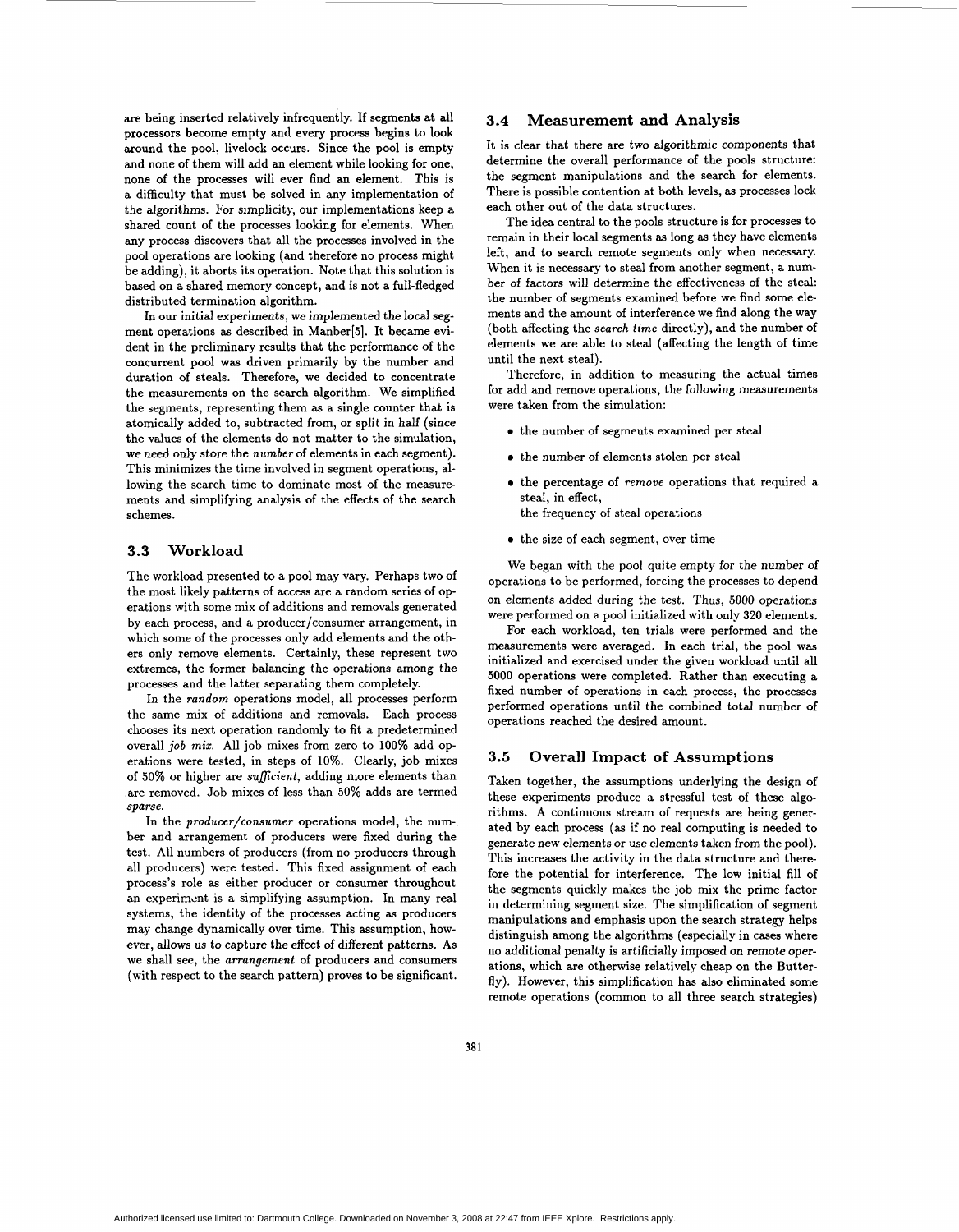such **as** the block transfer of stolen elements between processes.

Workloads experienced in real applications are not likely to be **as** stressful. Due to processing between accesses to the pool, fewer processes will be active in the pool simultaneously. The pool may tend to be more full, and the mixes more sufficient (at least in a well-tuned application). From preliminary experiments we found that all three implementations of the concurrent pool perform admirably under these conditions.

In addition, the workload may not be constant: the job mix, and perhaps the operations pattern, may change with time. It is easy to imagine an application which has an initial phase with more than sufficient adds **(as** the pool is filled), a stable phase, and a more sparse termination phase **(as** the pool is emptied). Our experiments have essentially examined these phases separately.

#### **4 Results**

#### **4.1 Effect of Job** Mix

Since steals require a significant amount of time, the performance is highly dependent on the amount of stealing involved. This is very evident in the performance of the random operations; the performance is much poorer with a sparse mix of adds and removes than when the mix is sufficient. As one would expect, no steals are performed with a sufficient mix, and, in fact, the performance generally levels off when more than **50%** of the operations are adds.

In contrast, the producer/consumer model forces consumers to steal all of the elements they use, regardless of the ratio of adds and removes. Thus, steals are present at all job mixes, though most significant, of course, at sparse mixes. The performance of this model is similar to the random operations model above 50% adds, but is generally not **as** good at sparse job mixes. The average time for any operation, **as** it varies with job mix, is shown in Figure **2.** Since the producer/consumer model was measured at each number of producers, the job mix was measured and the data was plotted on that scale. Using this approach, the sparse mixes of 1 to **4** producers (out of 16) all yield essentially the same mix of adds and removes (approximately **47%** adds).

#### **4.2 Balancing the producers**

In the producer/consumer model, a certain fraction of the processes were producers and the remainder were consumers. The assignment of roles to processes turned out to have a significant effect on the performance for the pools structure. For example, consider the linear search algorithm.

In the linear algorithm, consumers looking to steal some elements will search the segments one by one **as** if they were arranged in a circle. If the producers are assigned to a contiguous portion of this cycle, then all consumers will encounter the same producer first (with the exception of some that may steal a few elements from another consumer). At this producer, the consumers will compete with each other for access to the rapidly diminishing segment. Once this segment is empty, they will all steal from the next segment. Intuitively, the consumers will remain in a tight bunch **as**  they use the elements being produced- there is no incentive



Figure 2: Average operation time (in msec) for the tree traversal algorithm, comparing the random and prolucer/consumer models. Some data points ( **X)** are labelec with the number of producers.

for them to spread out to balance the load on the producers. There is increased interference between the processes **as** they collide at the producers' segments. The consumers will generally steal fewer elements, **as** successive accesses to a single segment halve the contents of that segment. This will mean the consumer will have to steal again much sooner. Thus, this *bunching* tends to significantly decrease performance. Figure **3** shows the size of each segment in a 16-segment pool over the time of a test using the linear search algorithm. Each processor recorded its segment size at strategic points in the program; these sizes were then plotted on the same time scale for comparison. **A** steal is obvious **as** a sudden drop in the size of one segment and a corresponding sudden increase in the size of another segment. The top eleven segments are those of consumers, the bottom five are segments of producers. It is clear that the producers are being stolen from in the order 0 **1 2 3,** and producer **4** is never stolen from.

This effect also exists in the tree search algorithm, although the search pattern is more complicated, and information marking empty subtrees in the tree helps to steer processes away from empty producers. Figure **5** (in the same style **as** Figure **3)** shows the segments of the pool while using the tree search algorithm; the effect is once again evident.

To correct this, the producers could be arranged in a balanced manner. The producers are arranged to be spread out **as** much **as** possible. For example, eight producers and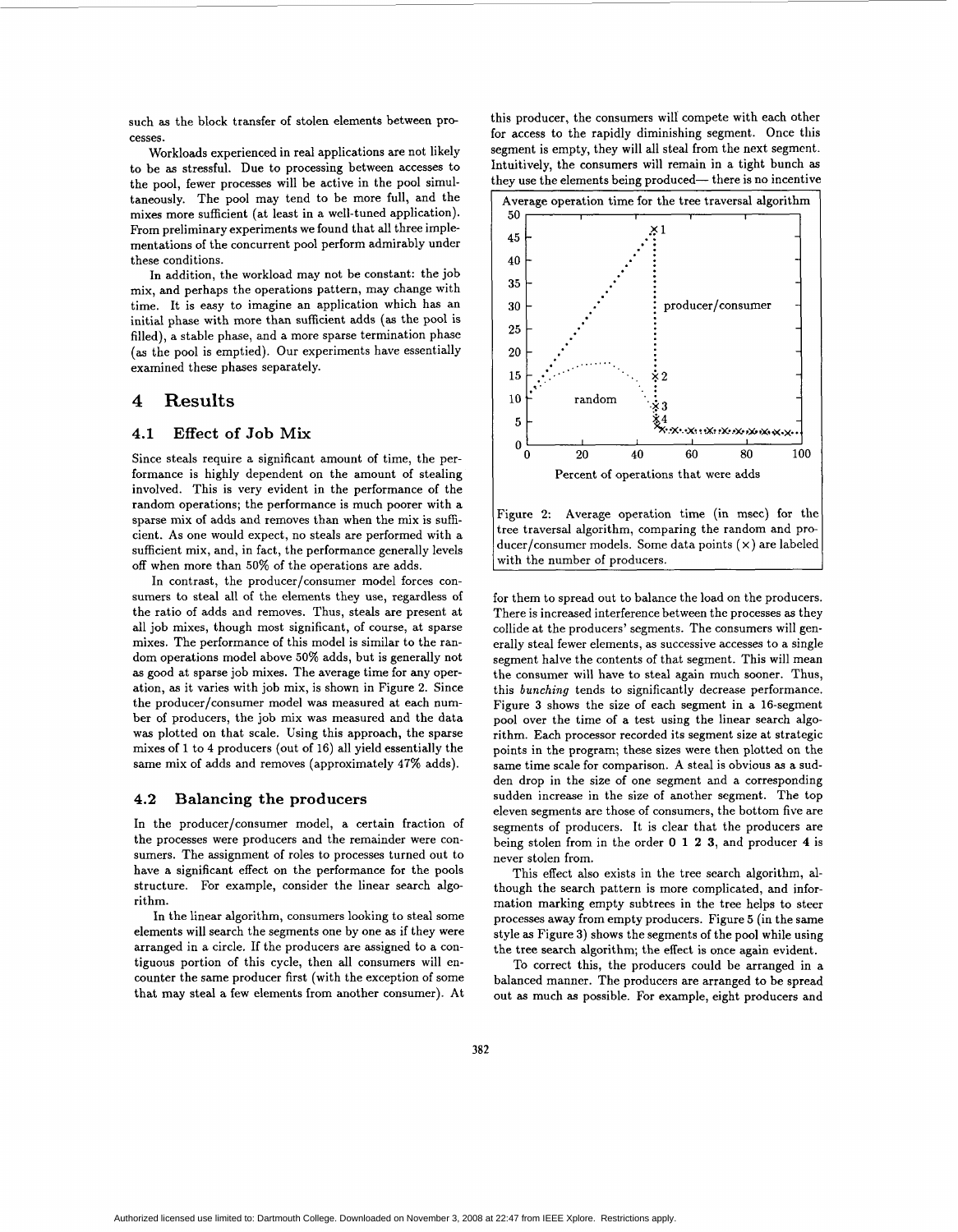

Figure **3:** The size of each segment in a 16-processor pool while using the linear traversal algorithm with the producer/consumer model of operations. There are *5* producers and 11 consumers.



Figure **4:** The size of each segment in a 16-processor pool while using the linear traversal algorithm with the *5* producers arranged in a more balanced fashion.



Figure *5:* The size of each segment in a 16-processor pool while using the tree traversal algorithm with the producer/consumer model of operations. There are *5* producers and 11 consumers.



Figure 6: The size **of** each segment in a 16-processor pool while using the tree traversal algorithm with the *5* producers arranged in a more balanced fashion.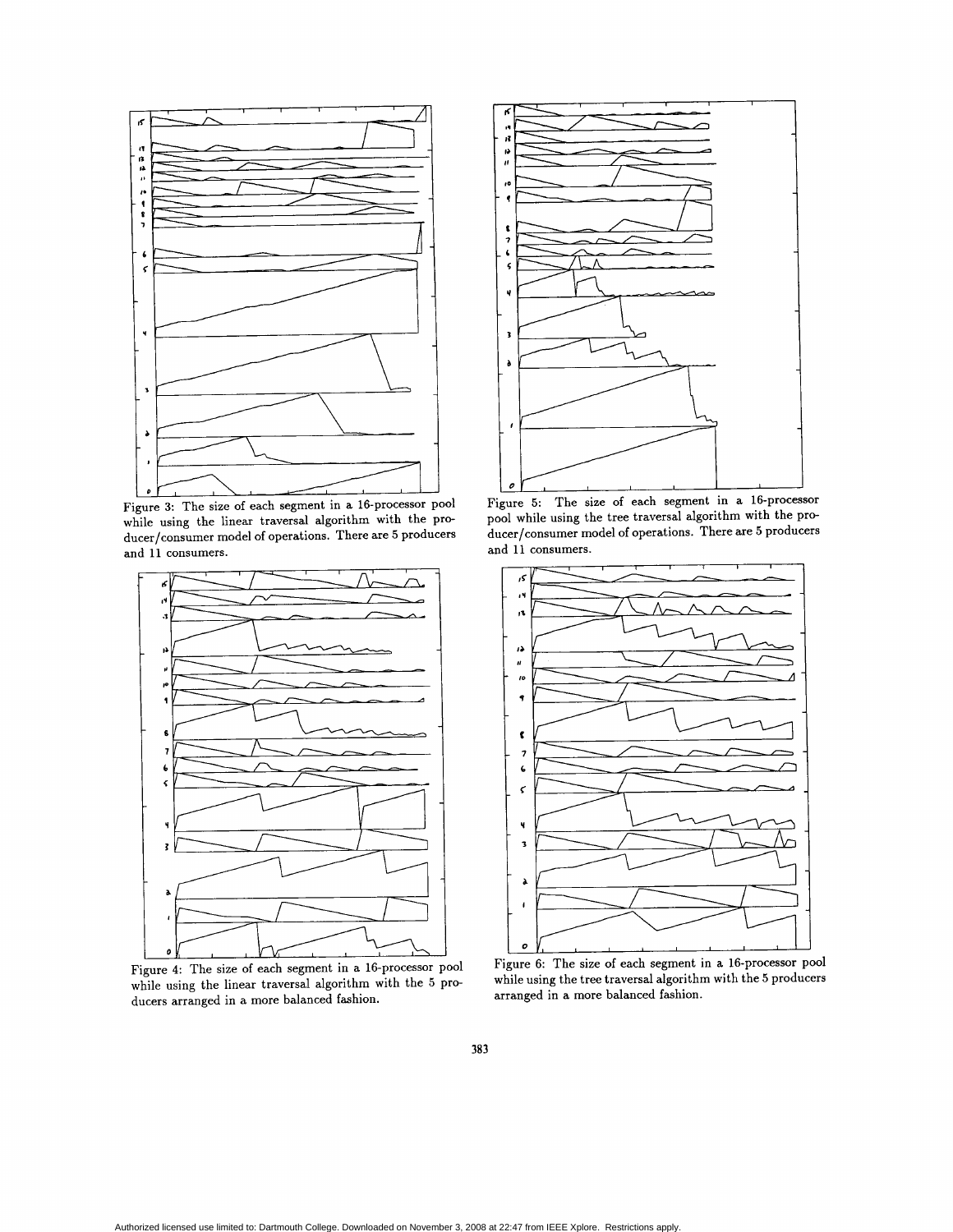eight consumers would be arranged in an alternating fashion. Although this means that they may have to search a little more after depleting a segment, the reduction in interference should be worth the effort. The Figures **4** and 6 show the effectiveness of balancing the producers in the linear and tree algorithms, respectively: note that the segments of all producers (processes *0* **2 4** *8* **12)** are accessed.

The most significant effect that balancing has on performance is in the number of elements stolen on each steal. By spreading out the producers, forcing the consumers to steal from all producers rather than one at a time, each steal is likely to find a greater number of elements. In Figure 7 the improvement due to balancing is extremely clear: this figure compares the number of elements stolen with each steal **as**  the job mix varies from 0% adds to 100% adds.

Balancing the producers consistently lowered the average time for add operations, remove operations, and steals. These improvements are due primarily to the reduced interference at the segments, by spreading the stealers out over the producers. The frequency of steals decreased with the balancing, due to the increased number of elements stolen with each steal. There was, however, no consistent significant difference in the number segments examined for each steal; since the algorithm causes the consumer to look first where it last found elements, it will usually find elements very quickly (immediately, **as** it turns out, for five or more producers).

It is useful to look at the random search algorithm: since all segments are stolen from equally, one would expect no "bunching" effect. The graph of segment sizes showed no





evidence of bunching, and balancing did not significantly affect the performance of the random search algorithm.

Of course, balancing the producer/consumer arrangement is a practical management policy only when the role played by a process can be determined and remains fixed (at least for a long period compared to the cost of reassignment). However, even in dynamically changing situations, this information about the impact of different arrangements can be used to understand performance variations.

#### **4.3 Comparison of Algorithms**

The tree search algorithm tends to have similar, though slightly slower, times for operations when compared with the linear and random search algorithms in the balanced producer/consumer operations pattern. It compares much less favorably, however, under the random operations pattern, when the job mix is sparse. For job mixes with more than 50% adds the three algorithms are nearly identical. This is directly related to the existence of steals in removal operations when the job mix is sparse.

The tree algorithm, however, examines many fewer segments in the course of a steal than do either the linear or random algorithms, and it also tends to steal more elements. In the Butterfly model and our implementation, the overhead of traversing the tree (and its locks) is comparable to the segment access time. One might suppose that in a different architecture, where there is a higher penalty for remote accesses, the tree search algorithm would be superior.

To simulate a higher-cost remote access architecture, delays were added to each remote operation (attempt to steal from a segment) and to each access of nodes in the superimposed tree (remember that this tree must reside somewhere, centrally or distributed; in any case it is likely to be remote for most of the processors). We tried a variety of different delays from 1  $\mu$ sec per operation to 100 msec per operation (typical undelayed segment operation times are approximately 70  $\mu$ sec for add operations and 110  $\mu$ sec for remove operations). We found that the tree algorithm never performed better than either of the two other search algorithms; in fact, **as** the delay increased all three algorithms converged to very nearly identical performance graphs, both for the random operations model and the balanced producer/consumer model.

It seems, therefore, that the complexityof the tree search algorithm does not pay off in the actual performance of the pools data structure. Simpler search algorithms, such **as** the linear and random search algorithms, may suffice.

#### **4.4 Using pools in an application**

Perhaps the most common application of the pools data structure is the scheduling of dynamically-created tasks. Each process may be removing tasks, processing them, and producing new tasks that are put into the structure. An example of such tasks are the nodes to be expanded in a game tree. It does not matter which process expands each node, but there is no reason to share nodes with another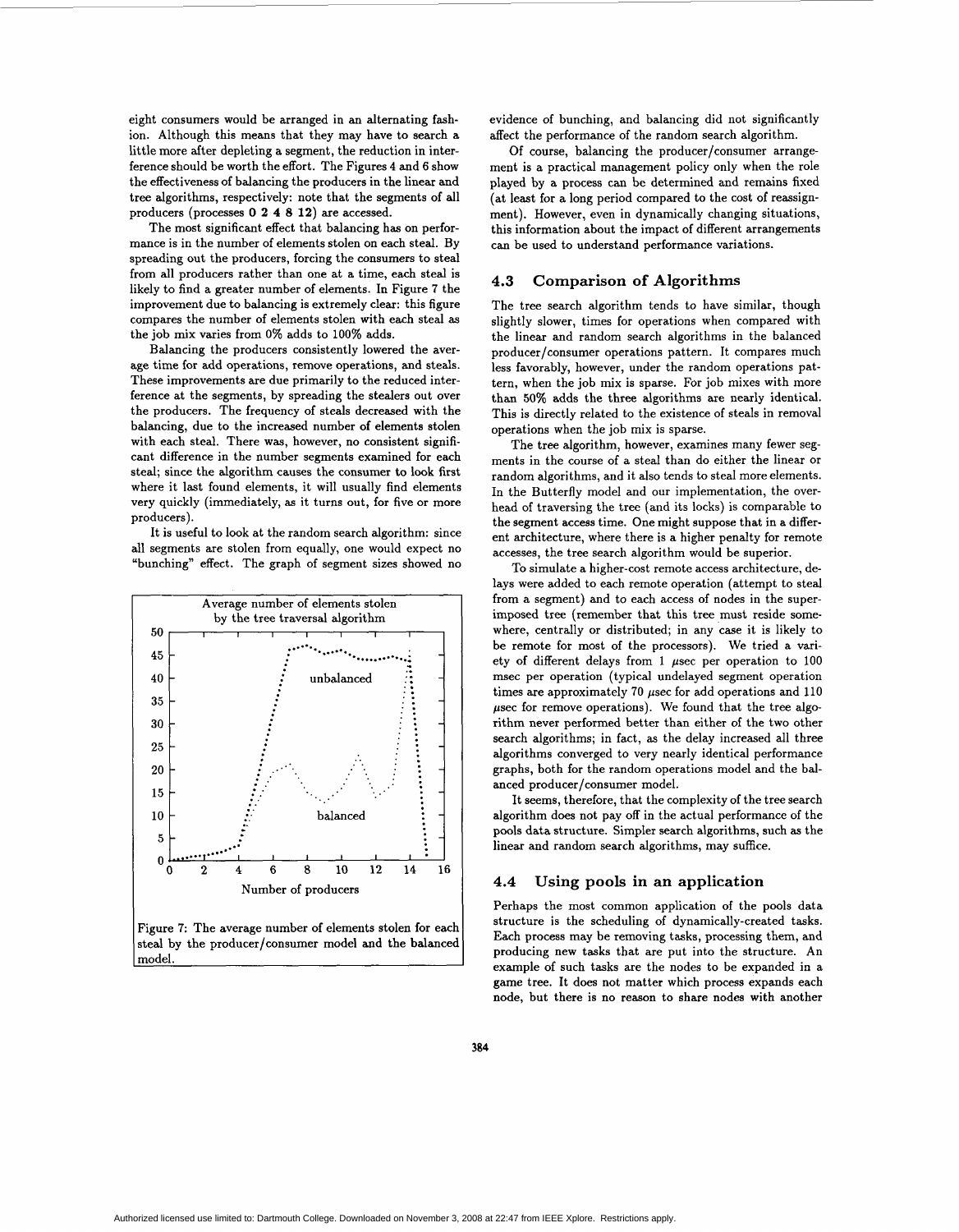process until the local collection has been depleted.

In order to determine the impact of using various forms of concurrent pools in actual applications, we have adapted an existing parallel program that plays three-dimensional tic-tac-toe. This is a program using the minimax dgorithm **[4]** for the game tree, with a central work list containing unexpanded nodes of the tree. To examine the first three moves of a **4** by **4** by **4** game requires examining **249,984**  board positions. In the modified version, each position is placed in a pool when it is generated. Processors repeatedly pull a position from the pool and possibly generate new positions to put in the pool.

All three pool search algorithms performed similarly, **as**  expected with a sufficient mix. Speedups for the application were nearly linear **(14.6-15.4** with **16** processors). This suggested that the mechanism provided adequate load balancing in distributing tasks (board positions) to processors while experiencing little contention for the components of the structure. The original version that used a stack with a global lock for the work list was **40%** slower and had worse speedup (only 10.7 for 16 processors).

There is additional evidence of the effectiveness of using the simple forms of concurrent pools in real applications. A paper by Finkel and Manber[2] describes an implementation on a distributed system of an application that relies heavily on a concurrent pools data structure for load balancing. They used, essentially, the linear and random search **algo**rithms and found the performance of their applications to be quite good. The more complex tree search algorithm has apparently not been incorporated into their system **[6].** 

#### *5* **Conclusions**

All versions of concurrent pools seem to provide very good performance, in that they provide for a great deal of locality and avoid inter-process collisions. When pushed to their limit (i.e., nearly empty pools), the structure still performs admirably although slight variations in workload and access patterns can have a large effect on performance.

We tested implementations of the pools data structure with three different patterns of operations (random, producer/consumer, and balanced producer/consumer) under a full range of job mixes in order to examine the effect of the workload on the performance of the data structure. **As**  long **as** the job mix remains at least sufficient (i.e., at least **as** many adds **as** removes) the performance is very good, with steals being very rare. **If** sparse (essentially, less than 50% adds in the random case or only a few producers), the performance depends highly on the success of steal operations.

We found that an unfortunate arrangement of producers in the pool can lead to *bunching* of the processes in the pool, causing a lot of inter-process interference and reducing performance. By rearranging the producers in a more balanced manner, the performance can be improved drastically.

Since steals are so important to the performance of the structure, the algorithm used to search the segments to find elements is also important. When the more complex tree approach was compared against two simple alternatives, a linear search and a random search, the operation times in the tree search algorithm did not compare favorably for stealintensive workloads, even though the tree search algorithm examines fewer segments in its searches. This held even when delays were added to simulate a more loosely-coupled architecture, where remote access times tend to be higher.

The concurrent pool structure is advantageous for applications that require access to a pool of arbitrary items, particularly if they can benefit from the locality that is provided by the pool. When the workload is heavy, the implementation of concurrent pools becomes important. In this case, the tree search algorithm does not appear to be useful, since the linear or the random search algorithm may suffice and provide better performance.

In general, it is worthwhile to make efforts to preserve locality in distributed data structures; significant improvements in perforinance may be obtained in certain situations. On the other hand, our experiments have shown that this need not always be the case: certain architectures, data structures, or process activity patterns may not warrant the extra complexity required to achieve strong locality.

There are several possible extensions of this work. For example, how might concurrent pools be modified *so* that searching processors leave hints in the pool, and elements added by another processor can be directed to the searching process. How might pools be extended to handle distinguishable elements? Concurrent pools are well suited to non-uniform memory access (NUMA) machines, including distributed systems. Are there lessons to be learned from this data structure that can be applied to other concurrent data structures when used in a NUMA environment?

#### **References**

- **[I]** BBN Advanced Computers. *Butterfly Products Overview,*  **1987.**
- [2] Raphael Finkel and Udi Manber. DIB A distributed implementation of backtracking. *ACM Transactions on Programming Languages and Systems,* **9(2):235-256,** April **1987.**
- **[3]** Mark Holliday. Private communication regarding his timings on the Butterfly at the Duke University Department of Computer Science, July, **1987.**
- **[4]** Ellis Horowitz and Sartaj Sahni. *Fundamentals of Computer Algorithms.* Computer Science Press, **1984.**
- **(51** Udi Manber. On maintaining dynamic information in a concurrent environment. *SZA M Journal on Computing,*  **15(4):1130-1142,** November **1986.**
- **[6]** Udi Manber, **1987.** Personal communication.
- **[7]** *G.* Pfister, W. Brentley, D. George, *S.* Harvey, W. Kleinfelder, **K.** McAuliffe, E. Melton, **V.** Norton, and **J.** Weiss. The IBM research parallel processor prototype **(RP3):** Introduction and architecture. In *Proceedings of the 1985 International Conference on Parallel Processing,* pages **764-771,**  August **1985.**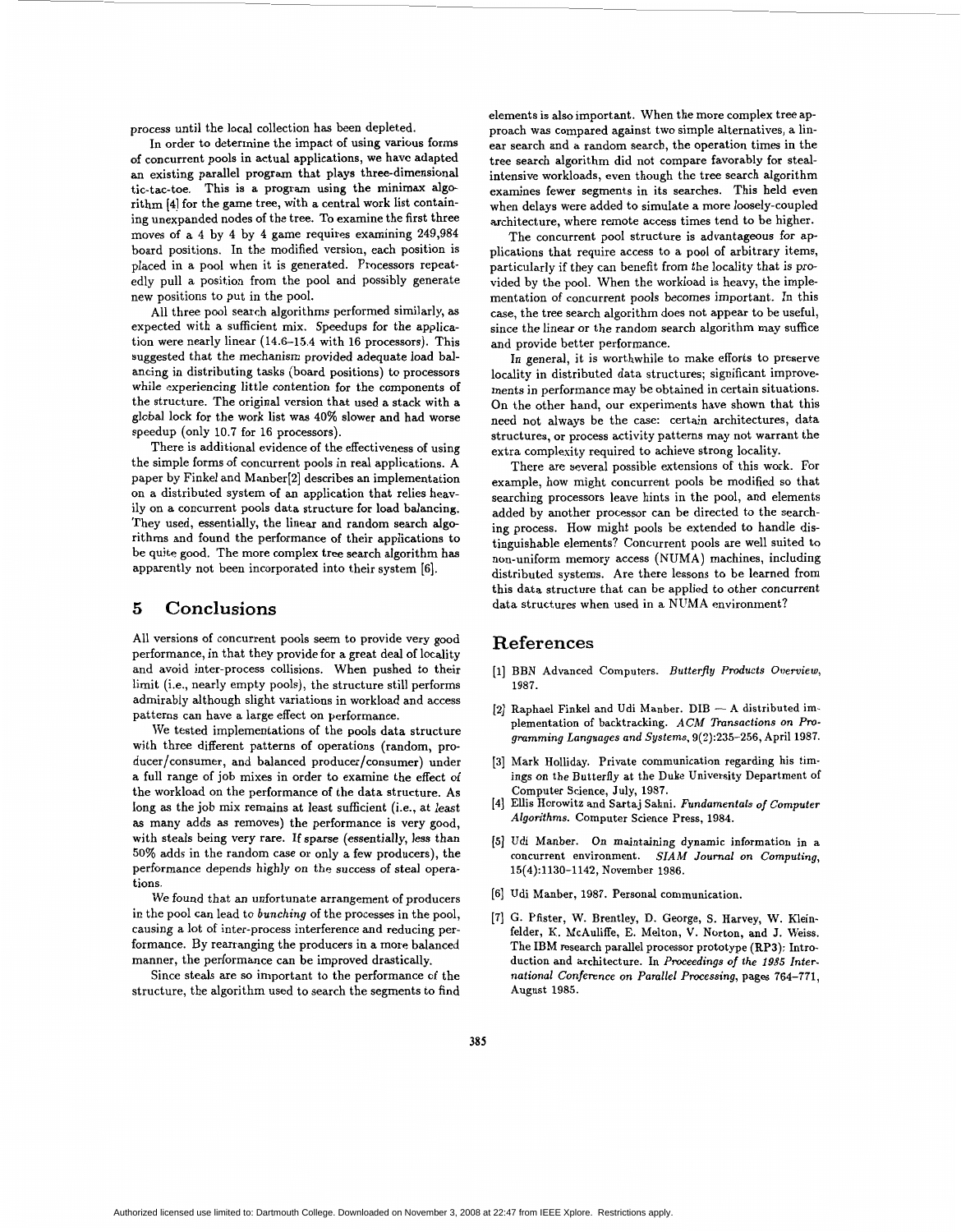# Errata: Evaluation of Concurrent Pools

David Kotz Carla Schlatter Ellis Department of Computer Science Duke University Durham, NC 27706

International Conference on Distributed Computing Systems June 1989

The labels on the curves in Figure 7, page 384, were reversed in the published paper. The corrected Figure 7 is shown below.